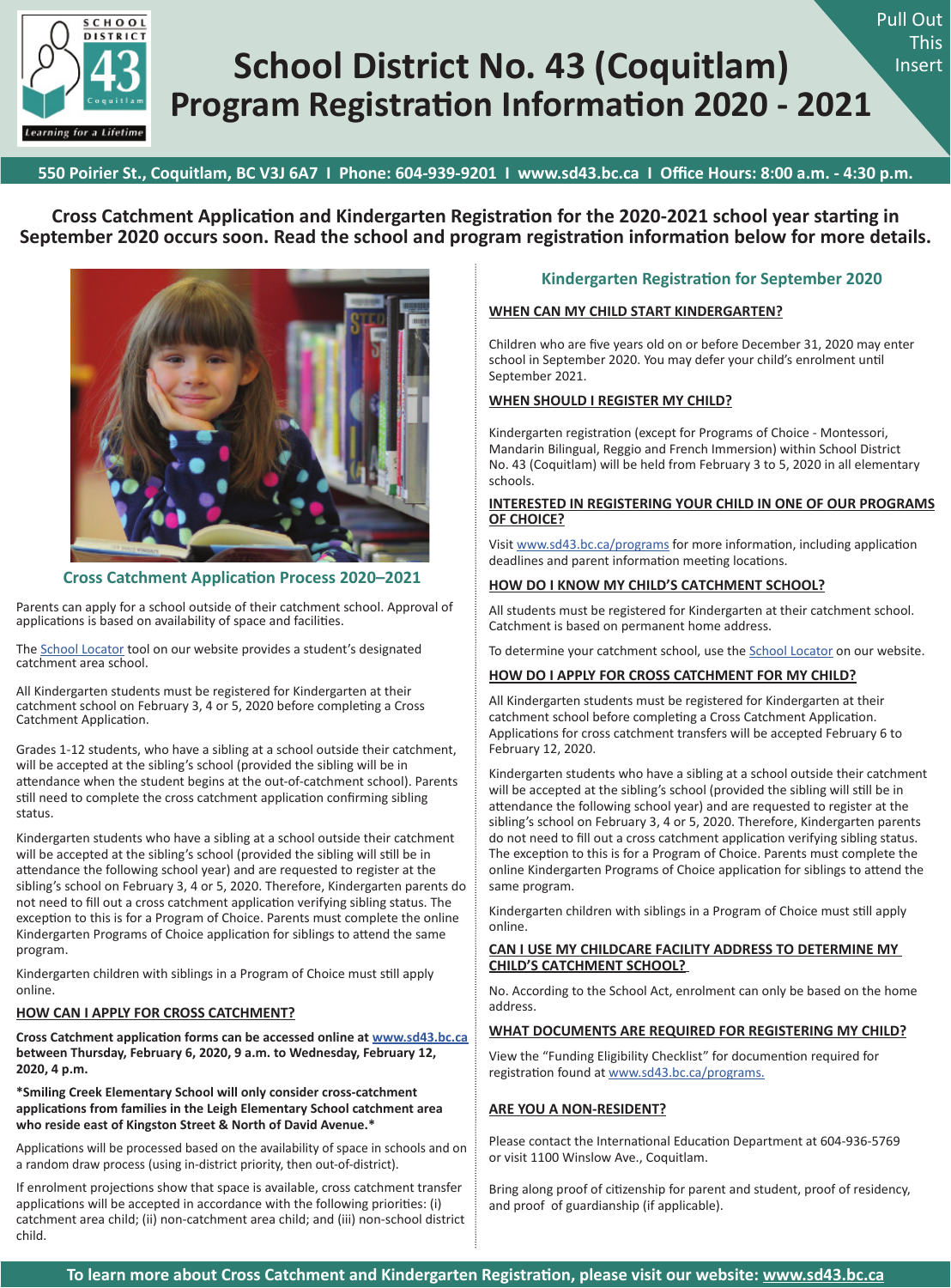# **School District No. 43 (Coquitlam) Program Registration Information 2020 - 2021**

# **Early French Immersion Program (Kindergarten Entry)**

#### **WHAT IS EARLY FRENCH IMMERSION?**

• Early French Immersion is a Program of Choice offered by School District No. 43 (Coquitlam) at the Kindergarten to Grade 12 level at the following elementary schools:

*Coquitlam River, Mary Hill, Irvine, Nestor, Glenayre, Panorama Heights, Kilmer, Porter Street, Rochester, Westwood and Glen.* 

- The Early French Immersion Program offers all students whose first language is not French the possibility of completing the prescribed B.C. curriculum and learn French at the same time.
- From Kindergarten to the end of Grade 2, all instruction is in French with English Language Arts beginning in Grade 4.
- Students also expand their cultural horizons and the program helps prepare students for the global economy.

#### **APPLICATION PROCESS**

- Children entering Kindergarten September 2020 must apply through the Programs of Choice online registration system at www.sd43.bc.ca.
- • **Applications for Early French Immersion are to be completed online at www.sd43.bc.ca between Thursday, January 16, 2020 at 9 a.m. to Wednesday, January 22, 2020 at 4 p.m.**
- **Kindergarten children with siblings in a Program of Choice must still apply online.**
- Space is limited. Application will be processed based on a **RANDOM DRAW PROCESS**.
- Students entering Grade 1 wishing to enroll should contact Sophie Bergeron at 604-937-6392

**Early French Immersion - Parent Information Meeting Monday, January 13, 2020 7 p.m. to 9 p.m. Como Lake Middle School 1121 King Albert Avenue, Coquitlam**





# **Late French Immersion Program (Grade 6 Entry)**

#### **WHAT IS LATE FRENCH IMMERSION?**

• Late French Immersion is a Program of Choice offered by School District No. 43 (Coquitlam) at the Grades 6 to 8 level at the following middle schools:

*Citadel, Moody Middle and Montgomery.*

- The Late French Immersion Program provides students with instructions in both English and French and offers all students whose first language is not French the possibility of completing the prescribed B.C. curriculum and learn French at the same time.
- This program helps students develop strong communication skills in both English and French.
- Students also expand their cultural horizons and the program helps prepare students for the global economy.

#### **APPLICATION PROCESS**

- Applications for Late French Immersion are to be completed online at www.sd43.bc.ca between Friday, January 17, 2020 at 9 a.m. to Thursday, January 23, 2020 at 4 p.m.
- Space is limited and a random draw will be used if necessary.

**Late French Immersion - Parent Information Meeting Tuesday, January 14, 2020 7 p.m. to 9 p.m. Montgomery Middle School 1900 Edgewood Avenue, Coquitlam**

For further information about Early or Late French Immersion, please contact Sophie Bergeron at 604-937-6392.

# **Late Montessori Program**

### **WHAT IS LATE MONTESSORI?**

- Late Montessori is a Program of Choice offered by School District No. 43 (Coquitlam) at the Grades 6 to 8 level at the following middle schools: *Montgomery and Scott Creek.*
- The Late Montessori Program provides a rich learning environment for students. It is based on Montessori principles and fulfills the expectations of the Ministry of Education.
- The Montessori approach supports continuous progress, as students learn to work on personal goals and academic challenges.
- Students learn to work independently, in small groups and as peer leaders.
- The program is delivered following the Montessori philosophy of learning.
- Students make use of a variety of information sources in their project work, including explorations, technology, print and human resources.
- Montessori at middle school emphasizes critical and creative thinking, community service and student-initiated learning with in-depth studies.
- The program supports students in becoming lifelong learners and global citizens.

#### **APPLICATION PROCESS**

**• Applications for Late Montessori are to be completed online at www.sd43.bc.ca between Friday, January 17, 2020 at 9 a.m. to Thursday, January 23, 2020 at 4 p.m.** 

**Late Montessori - Parent Information Meeting Wednesday, January 15, 2020 7 p.m. to 9 p.m. Scott Creek Middle School 1240 Lansdowne Drive, Coquitlam**

# **Early Montessori Program**

#### **WHAT IS EARLY MONTESSORI?**

- Early Montessori is a Program of Choice offered by School District No. 43 (Coquitlam) at the Kindergarten to Grade 5 level for the 2020/2021 school year at the following elementary schools: *Aspenwood, Baker Drive, Hampton Park, Harbour View, Miller Park, James Park and Seaview.*
- The program provides a rich learning environment for students. It is based on Montessori principles and fulfills the expectations of the Ministry of Education.
- The Montessori approach supports continuous progress, as students learn to work on personal goals and academic challenges.
- leaders.
- learning.
- Students make use of a variety of information sources in their project work, including explorations, technology, print and human resources.
- The program supports students in becoming lifelong learners and global citizens.
- Students learn to work independently, in small groups and as peer
- The program is delivered following the Montessori philosophy of

#### **APPLICATION PROCESS**

# • **Applications for Early Montessori are to be completed online at www.sd43.bc.ca between Thursday, January 16, 2020 at 9 a.m.**

- Children entering Kindergarten September 2020 must apply through the Programs of Choice online registration system at www.sd43.bc.ca.
- **to Wednesday, January 22, 2020 at 4 p.m.**
- Applications for Kindergarten are done by a random draw and will be limited to the number of spaces available. Late application forms will not be part of the draw.
- Kindergarten children with siblings in the program will be given highest priority (provided the sibling will still be in attendance the following school year) and must still apply online.
- Students entering Grade 1 wishing to enroll should contact the school directly.

**Early Montessori - Parent Information Meeting Thursday, January 9, 2020 4 p.m. to 5 p.m. or 7 p.m. to 8 p.m. Winslow Centre (Gallery Room) 1100 Winslow Avenue, Coquitlam**

**All parents are encouraged to attend the Parent Information Meeting to learn about the different programs of choice.** 

**As the information meeting is for parents/ guardians, kindly make arrangements to leave your children at home.**

**To learn more about the French Immersion and Montessori Program, please visit: www.sd43.bc.ca/programs**